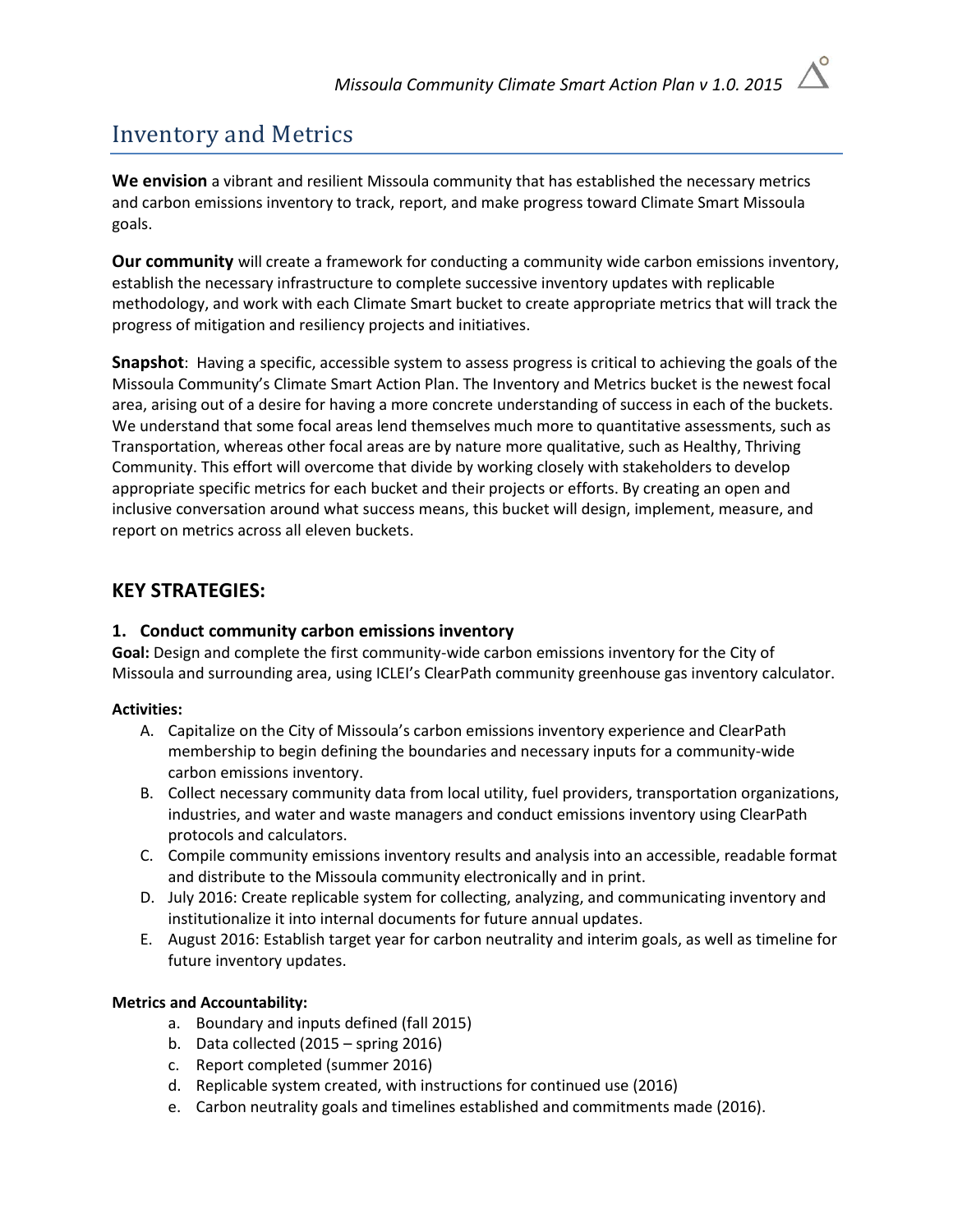Note: Climate Smart Missoula staff will spearhead this effort with the leadership of Chase Jones, Energy Conservation Coordinator at the City of Missoula and the AmeriCorps Energy Corps service member hosted by the City of Missoula.

# **2. Develop and track Bucket specific metrics**

**Goal:** work with stakeholders and leaders of each bucket to design both an overarching metric and activity-specific metrics for each bucket, and implement and track appropriate metrics.

### **Activities:**

- A. Engage with bucket stakeholders to determine most appropriate metric(s) for overall bucket success, progress, and health.
- B. Engage with bucket stakeholders to determine most appropriate metric(s) for specific bucket activities.
- C. Research other community metrics and how they have been implemented elsewhere.
- D. Combine bucket input with research to design clear, measurable metrics for both overall bucket and individual project success.
- E. Implement and actively track metrics on a quarterly basis.

# **Metrics and timetable:**

- a. Meetings initiated (2015-16)
- b. Research completed (2015)
- c. Metrics developed (spring 2016)
- d. Implementation will begin in 2016 and is ongoing.

# **3. Create communication and education plan**

**Goal:** Work with every bucket to design a comprehensive and multi-pronged education and communication plan that will actively report information about project and initiative progress to the Missoula community.

#### **Activities:**

- A. Compile quarterly measurements of each bucket into a year-long assessment.
- B. Perform analysis on year's metrics for each bucket.
- C. Engage with bucket stakeholders to determine the best medium to communicate the results from the year.
- D. Develop communication and education documents.
- E. Distribute results documents in the method deemed appropriate by the bucket stakeholders. **Metrics and timetable:** 
	- a. Assessment and analysis completed fall 2016.
	- b. Develop communications document (2107).

# **A CLIMATE SMART WAY FORWARD:**

Assessing the timely progress of the myriad community sustainability actions is no small order and will remain a challenge. Climate Smart Missoula team created this Metrics and Inventory bucket to help the community measure success. This work is key to fine-tuning the approach of each of the buckets, maximizing the effectiveness of each and every project, and gaining community investment through